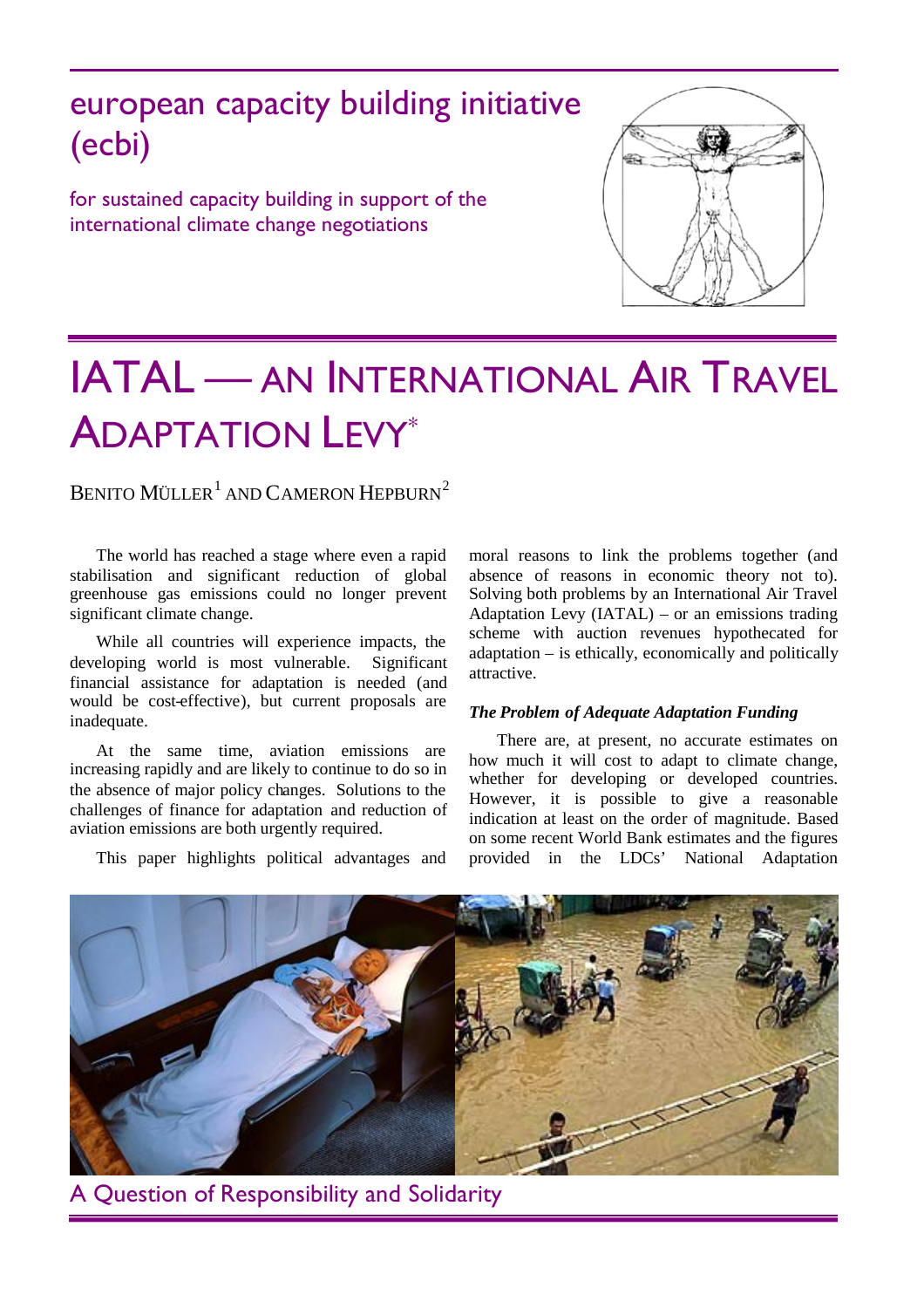| <b>Multilateral Donor Funding</b>                   |                               |                  |                  |
|-----------------------------------------------------|-------------------------------|------------------|------------------|
| <b>Status in Spring 2006</b>                        | <b>Total</b>                  | <b>Pledged</b>   | <b>Collected</b> |
| LDC Fund                                            | \$68.3m                       | \$34.3m          | \$34m            |
| Special Climate Change Fund                         | \$56.5m                       | \$56.5m          |                  |
| <b>Adaptation Fund Donations</b>                    | \$5.0m                        | \$5.0m           |                  |
| <b>GEF</b> Special Priority on Adaptation           | \$50.0m                       |                  | \$50m            |
| <b>Total Donor Funding</b>                          | \$179.8m                      | \$95.8m          | \$84m            |
| <b>International Private Sector Funding</b>         |                               |                  |                  |
|                                                     |                               | <b>Projected</b> |                  |
| <b>Adaptation Fund CDM levy</b>                     | \$160–950m (total until 2012) |                  |                  |
| International Air Travel Adaptation<br>Levy (IATAL) | \$4,000-10,000m per annum     |                  |                  |
|                                                     |                               |                  |                  |

Programme of Action (NAPAs), it can be concluded that the cost of adaptation in the developing world will be in the *tens of billions of Euros annually*.

Current multilateral donor funding is woefully inadequate to meet a demand of anything close to this order of magnitude (see Table). Moreover, judging from the fate of the 0.7% of GDP 'Monterrey commitment', it is clear that it would be politically close to impossible for industrialised countries to try and raise this sort of (additional) money to cover these costs through domestic taxation: the priority of spending any tax money will almost always be domestic (education, health, etc.), no matter how strong the moral case for spending on foreign (adaptation)costs might be.  $4$  The lesson thus has to be that, in order to help developing countries cope with the expected adaptation cost and to comply with the moral obligations of the principle of 'common but differentiated responsibilities and respective capabilities', money has to be collected from the responsible/capable *individuals* directly, i.e. *outside domestic tax systems*.

Individuals, as independent moral agents, can and have shown to be willing to give money to be spent on helping others hurt by their actions, something which governments, as guardians of their nation's welfare, find very difficult to do. What is needed are revenues with a genuinely *international* character. The proposed IATAL is one way in which such international revenues could be raised equitably.

#### *Addressing the problem of aviation emissions*

Not only would an IATAL improve consistency in climate policy by ensuring that the aviation sector faces the carbon prices that are already imposed on

other sectors (a precondition for economic efficiency), but it would contribute to reducing aviation emissions in two ways.

- The levy might help stimulate innovation in the ÷ air transportation sector, generating new abatement technologies.
- $\frac{1}{2}$  . Where price elasticity is high – as in the shorthaul leisure market – price increases would reduce the demand for air travel and hence reduce emissions.

*Ceteris paribus,* higher taxes should —according to Ramsey's (1927) 'inverse elasticity rule'— be imposed on goods with inelastic demand, so an IATAL should be applied as *revenue raising* instrument where, as in long-haul business travel, the price elasticity is low. In short, the proposed IATAL would reduce emissions, where demand is price elastic, and raise revenue for adaptation where demand is not elastic.

The distributional impacts of an IATAL would be progressive, for two reasons. First, air travel is disproportionately consumed by the wealthier segments of society – particularly in the case of the long-haul business travel which would be the primary target for revenue raising purposes. Second, the revenue raised would benefit the most vulnerable, who are often also the poorest.

#### *Raising Revenues or Reducing Emissions or Both?*

In its wider sense, this question is obviously rhetorical: given the current state of affairs, there is no doubt that we have to both raise revenues to help developing countries to adapt, and to reduce aviation emissions. However, it is not immediately obvious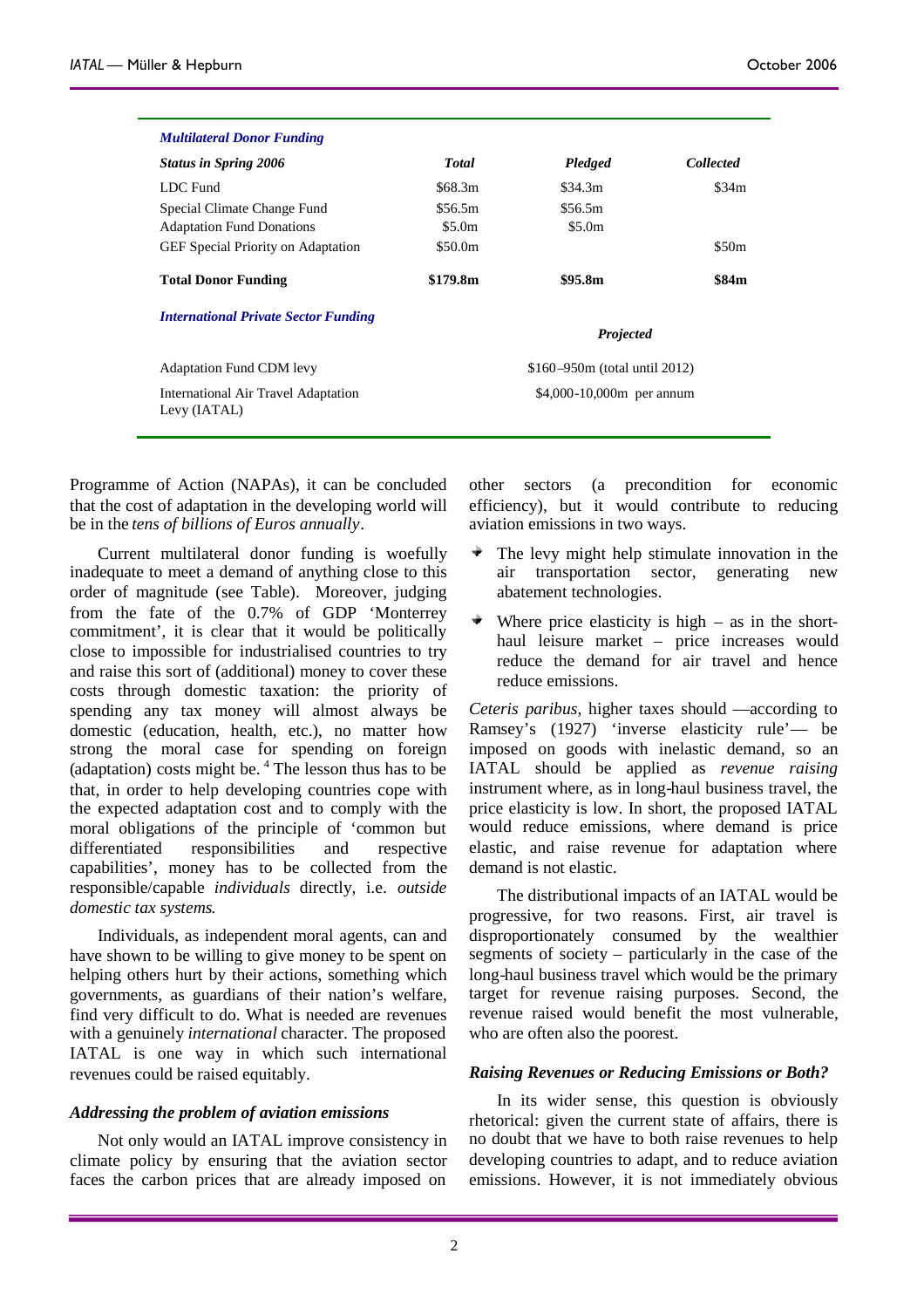that we should aim to achieve both objectives with a single instrument.

Could we raise adaptation finance and reduce the aviation emissions with the same instrument? As mentioned earlier, there are good moral and pragmatic reasons why achieving both tasks simultaneously might be easier than achieving them separately. The IATAL is designed with this in mind when levied as a function of (per capita) flight emissions and ticket price. And both could also be achieved with a (global) aviation emission trading scheme with permit auctioning and revenue hypothecation for adaptation.

The main difference between IATAL and the proposed aviation emissions trading schemes is that IATAL could also be designed as a pure revenue raising instrument without a (significant) impact on emissions. This would, for example, be the case if it were set as percentage of the (long-haul business) ticket price, similar to the existing French 'solidarity contribution' on air passengers to raise revenue for HIV/AIDS. While we believe that a design based purely around revenue raising would be inferior to an IATAL directed at both objectives, there may be rejection political reasons why one might (initially) have to settle for this second-best option.

#### *Politics*

The political will among European decision makers to address aviation emissions appears to be at a high, as evidenced by proposals from both the European Commission and the European Parliament to address the problem at the European level by way of cap and trade schemes. These efforts, while extremely valuable, would not be optimal. For one, a global agreement on aviation emissions would be preferable to a (series of piecemeal) regional agreement(s), and it may even be easier to achieve because it would automatically address the thorny competitiveness ('level-playing field') issues.

The main obstacle to 'globalising' either of the proposed European trading schemes is the strong rejection by most developing countries on any mandatory mitigation burdens ('new commitments') rooted in the principle of differentiated responsibilities as operationalised in terms of countries per capita emissions. While this sentiment may be not as strong in the context of sectoral caps, it would still be a considerable obstacle to introducing a global aviation cap and trade regime. Indeed, it might even extend to objections —in our opinion unjustified— to an emission related IATAL imposing a cost on individuals in proportion to their individual responsibilities.

While an emission related IATAL would have a good chance of overcoming these objections —given that revenues raised would be for developing countries— it could easily be adapted to accommodate directly both the current EU aviation emissions trading lock-in and the developing country of anything resembling a 'new commitment'. All that needs to be done is to design it as pure (adaptation) revenue raising *solidarity contribution*, based on the UNFCCC principle of 'respective capability.'

As such it would not be aimed at reducing aviation emissions and thus would not be in competition with emissions trading as abatement instrument, and —assuming a very modest average level of  $E$ 5 per ticket— would still manage to raise  $\epsilon$ 10 billion annually, which would at least be in the same order of magnitude as the expected costs for adaptation in developing countries.

## *Notes*

<sup>\*</sup> This note is based on Benito Müller and Cameron Hepburn, *IATAL — an outline proposal for an International Air Travel Adaptation Levy*, EV36, Oxford: Oxford Institute for Energy Studies, October 2006, available at www.OxfordEnergy.org.

<sup>&</sup>lt;sup>1</sup> Senior Research Fellow at the Oxford Institute of Energy Studies and Director of Oxford Climate Policy. benito.mueller@philosophy.oxford.ac.uk (corresponding author)

<sup>&</sup>lt;sup>2</sup> James Martin Fellow in Climate Policy at the Environmental Change Institute of the University of Oxford.

<sup>4</sup> Representative governments are, by their very nature, disposed to give priority to the (fiscal) demands of the people they represent. This is why a supranational regime is essential to redress cross-boundary inequities. However, the fact that such inequities need to be addressed is not 'just' a moral imperative, it is in all nations' (enlightened) self-interest, in the same way in which it is in the citizen's self-interest to be subject to a domestic legal system.